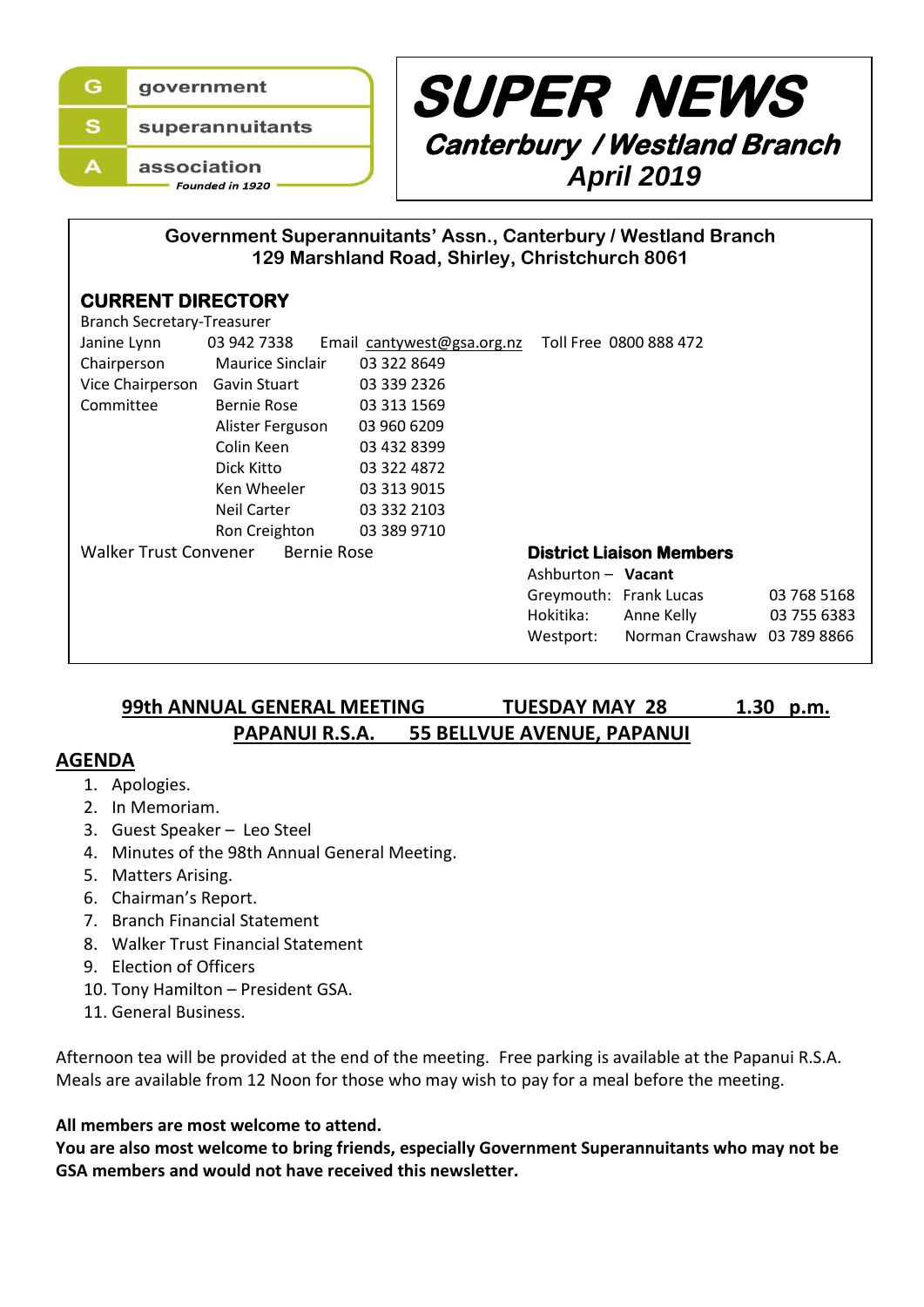## **Chairperson's Report**

A month ago I was musing over what to put in my newsletter report and I thought that I might be scraping the bottom of the barrel for relevant news since the November issue. The summer had been unremarkable compared with some recent times: no earthquakes, no fires, a bit dry but not particularly unusual for Christchurch ... then came March 15<sup>th</sup>. So many words have been spoken and written about a massacre of 50 people that I don't intend to add too many more words but we have all lost a bit of trust in our world. Nothing like that had happened in our (mostly) long lifetimes and perhaps the following generations will not know such a nasty event either, yet now, some of the complete freedoms we have come to expect will be curtailed. Understandable, but a bit sad.

I shouldn't let another date slip by unnoticed because our Westland colleagues had their own adventures on the  $26<sup>th</sup>$  of March when that wet part of New Zealand got very wet indeed and from the warm, dry comfort of our living-rooms we were able to watch the Waiho River at Franz Josef fold and move the road bridge like a piece of wet cardboard. To put that weather event in context, parts of Westland in that storm got as much rain as Christchurch gets in a year!

While on the subject of Westland, I remind our western members that the Canterbury/Westland Branch committee will be visiting Greymouth in September and those members will each get a notice about the meeting later in the year. We have been welcomed in most friendly terms in Greymouth, the meeting has been very well attended and there have been thoughtful questions. Now is the time to start thinking about what you need to know about GSA, about the superannuation scheme itself or how you think your Branch can be improved.

In our newsletter of last November, members would have read that your Council delegates and subsequently the Branch committee members were very concerned about GSA financial reporting. It appears that the Board too was disturbed by its performance on finance and it pleases me greatly to report that improved processes are in place, financial reporting is more transparent and there is the expectation that sensible accounts will be produced long before this year's Council meeting. Regarding finance policy, you might recall that Council 2018 overturned a 2017 resolution to centralise funds held by Branches. The Board Finance Committee has recently sent a notice to Branches for discussion, recommending that individual Branches may be required to transfer *excessive funds* to National Office. What represents *excessive* funds is not stated but we hope this doesn't become a return by stealth of centralisation of funds.

100% Cost of Living Adjustment (CoLA) was given time at a Select Committee hearing on the 5<sup>th</sup> of December last year. As well as initiating the investigation into a detrimental formula being introduced into an amendment to the legislation 10 years ago, Bernie Rose attended the hearing along with me and a group of other Government Superannuitants. Our case appeared to get a sympathetic hearing but the result is delayed, partly because the Select Committee has asked to see more written material from Treasury and the Govt. Superannuation Fund Authority. We hope that our Association will have the chance to see and comment on those extra submissions because neither of those two institutions have any commitment to look after the interests of Superannuitants.

It is quite a habit for me in newsletters to comment on the skills, careful analysis and overall rigour of our Branch committee members. I say the same again in this newsletter and express my good fortune to be working with such fine, dedicated people. Whispers from other Branches tell of difficulties in getting members to join the Branch committee and then problems finding volunteers for office-holders, particularly Chairperson. We are lucky with our numbers and enthusiasm at the moment but cannot be complacent because in a "sunset" group like Superannuitants, situations can change fast. As in earlier newsletters, I again repeat that if anyone out there would like to join our committee, please contact a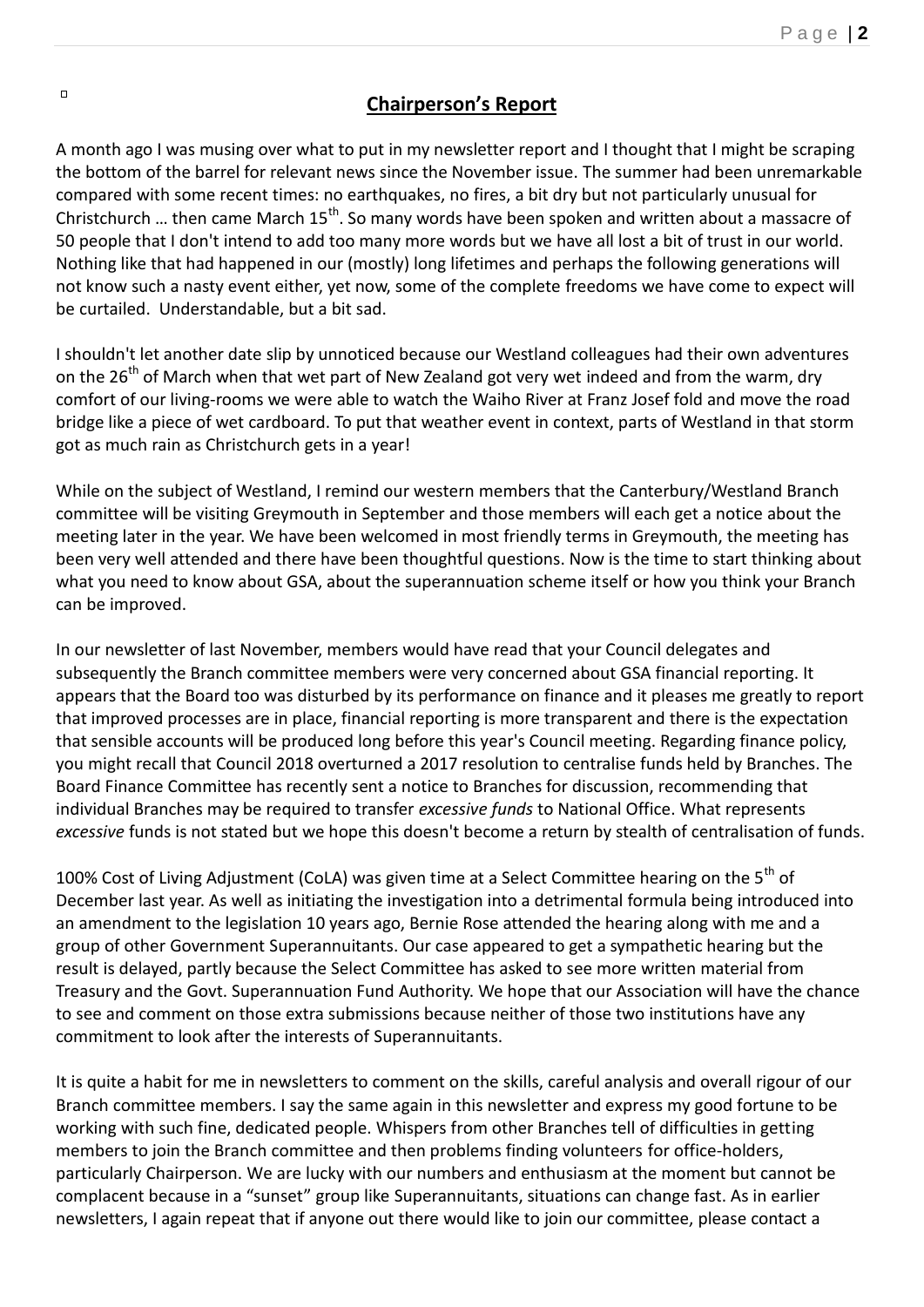committee member or our Secretary, Janine.

Just one year ago, Dugald McDonald resigned from the Canterbury/Westland Branch Committee. He had been a committee member for several years and was re-organising his life to pursue new interests. Sadly, Dugald died in February this year. While a member of the Branch committee, Dugald had offered to help the Walker Trust with visiting our older members and he often reported how much he had enjoyed those visits with vital and appreciative people. They in turn will have enjoyed visits from this very social, thoughtful and engaging man. Dugald continued with those visits after leaving the committee and throughout most of 2018.

Maurice Sinclair, Chairperson, Canterbury/Westland Branch GSA. 5<sup>th</sup> April, 2019.

**BRANCH MEETINGS** are held on the 4<sup>th</sup> Tuesday of every month except December, at the Papanui RSA, 55 Bellvue Avenue, Papanui, commencing 1.30 pm. Members are welcome to attend, however we would ask you to please ph Janine (942-7338) and let her know that you would like to attend, so that we can cater for afternoon tea.

We do have a policy of regularly taking our Meetings to centres outside Christchurch. We are planning to have our September Meeting this year in Greymouth. A newsletter will be sent to members in this catchment area, late August/early September.

In June, 2018 we held a successful meeting in Rangiora, and next year 2020, we plan to travel to Ashburton for a meeting.

#### **LIAISON PERSONNEL REQUIRED – ASHBURTON**

The main requirement is a friendly person who can be a local contact for anybody wanting information. If you are even considering volunteering, please contact our secretary Janine and have a chat with her about the ways in which you could help. 03-9427338 or 0800 888 472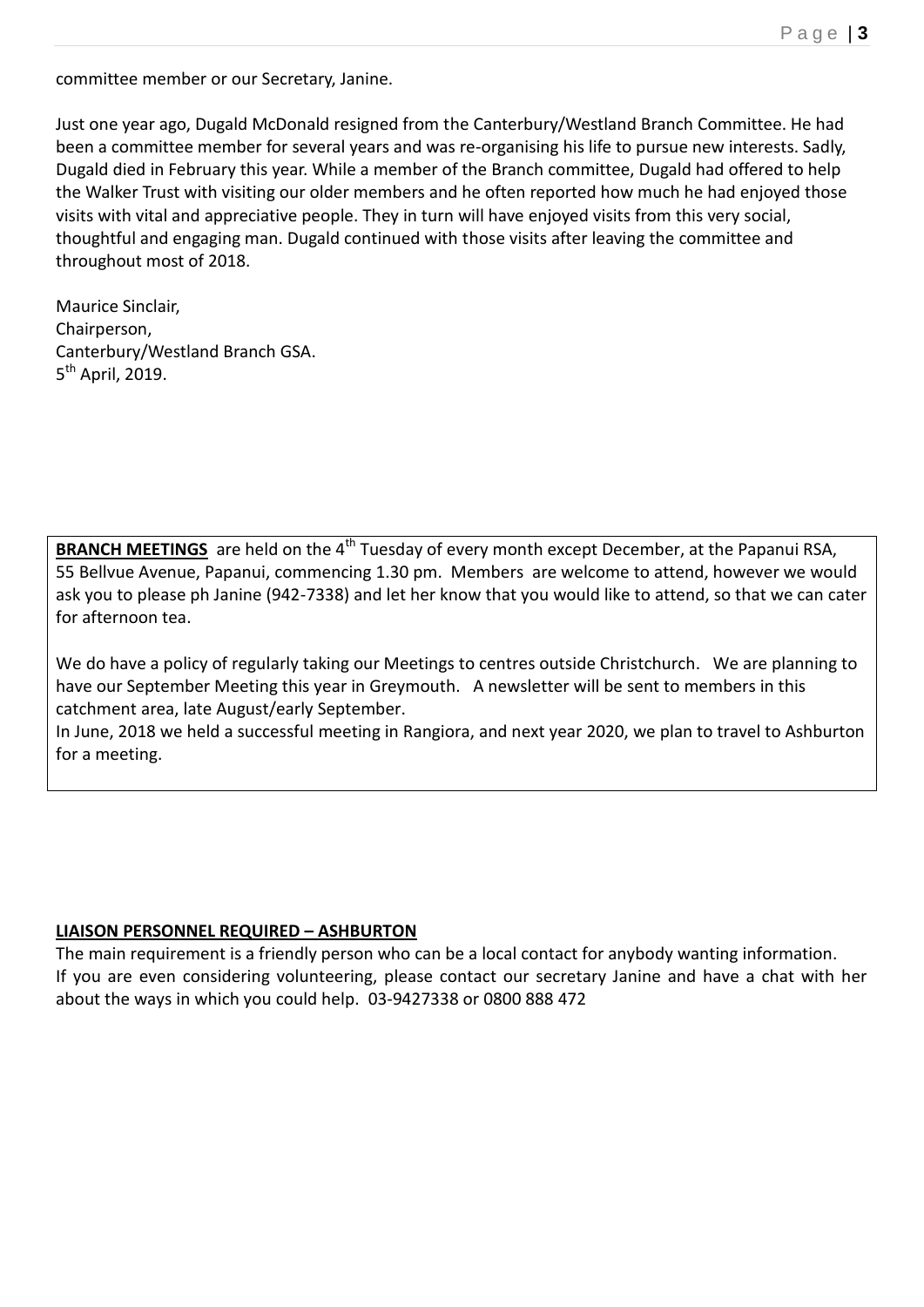# **WALKER TRUST ACCOUNTS**

| For Year Ending 31 March 2019                        |             |             |
|------------------------------------------------------|-------------|-------------|
|                                                      | $2018 - 19$ | 2017-18     |
| <b>Capital Account</b>                               |             |             |
| Opening Balance (Westpac Investment A/C)             | \$14,000.00 | \$14,000.00 |
| Interest                                             | \$331.40    | \$478.61    |
| <b>GSA Grant</b>                                     | \$1,000.00  |             |
|                                                      | \$15,331.40 | \$14,478.61 |
| Less Transfer to Disbursement Account                | \$331.40    | \$478.31    |
|                                                      | \$15,000.00 | \$14,000.00 |
| <b>Disbursement Account</b>                          |             |             |
| <b>Opening Balance</b>                               | \$3,401.62  | \$3,401.27  |
| Income                                               |             |             |
| Donations/GSA Grant                                  | \$1,050.00  | \$40.00     |
| Interest                                             |             | .11         |
| Raffle                                               | \$485.00    | \$490.00    |
| Christmas Luncheon                                   | \$1,275.00  | \$2,813.00  |
| Printing Cards/                                      |             | \$460.00    |
| <b>Interest from Investment Account</b>              | \$331.40    | \$478.61    |
| <b>Total Income</b>                                  | \$3,141.40  | \$4,281.72  |
| <b>Expenditure</b>                                   |             |             |
| <b>Members Comforts</b>                              | \$1,110.48  | \$783.37    |
| Printing/Mileage                                     | \$750.00    | \$460.00    |
| <b>Raffle Prizes</b>                                 | \$250.00    | \$275.00    |
| Christmas Luncheon                                   | \$1200.00   | \$2,688.00  |
| Refunds Luncheon / Father Xmas Suit Hire             |             | \$75.00     |
| <b>Total Expenditure</b>                             | \$3,310.48  | \$4,281.37  |
| (Loss) / Excess of Income over Expenditure           | $-$169.08$  | \$0.35      |
| <b>Balance</b>                                       |             |             |
| Balance of Accumulated Funds 1 April 2018            | \$17,401.62 | \$17,401.27 |
| (Loss)/ Excess Income over Expenditure               | $-$169.08$  | \$0.35      |
| Closing Balance as at 31 March 2019                  | \$17,232.54 | \$17,401.62 |
| This is represented by:                              |             |             |
| Capital Account - Investment                         | \$15,000.00 | \$14,000.00 |
| Disbursement Account - Cheque Account as per Westpac | \$2,300.54  | \$3,401.62  |
| Less Unpresented Cheques 31/3/19                     | \$68.00     |             |
| Closing Cheque Account 31/3/19                       | \$2,232.54  | \$3,401.62  |
| <b>Total Assets</b>                                  | \$17,232.54 | \$17,401.62 |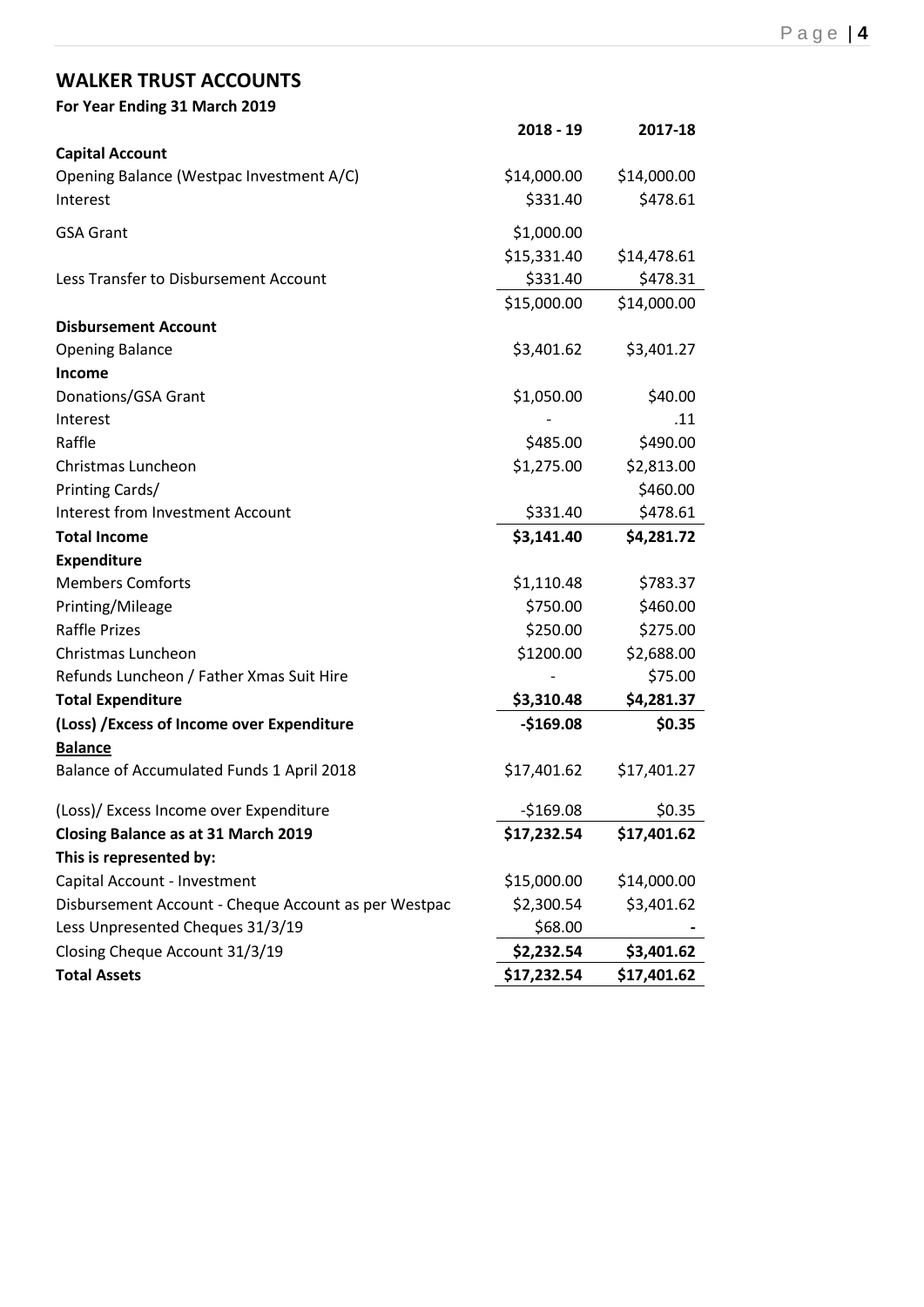#### **GOVERNMENT SUPERANNUITANTS' ASSOCIATION (INC) CANTERBURY/WESTLAND BRANCH**

|                                                  | <b>INCOME AND EXPENDITURE STATEMENT FOR YEAR ENDED 31 MARCH 2019</b> |                            |                                                     |
|--------------------------------------------------|----------------------------------------------------------------------|----------------------------|-----------------------------------------------------|
|                                                  |                                                                      | 2018-18                    | 2017-18                                             |
| Income was derived from                          |                                                                      |                            |                                                     |
| Subscriptions:                                   | Direct Credit Cash                                                   | 815.80<br>\$               | 580.06<br>\$                                        |
|                                                  | <b>Direct Credit</b>                                                 | \$25,042.71                | \$21,526.65                                         |
|                                                  | <b>Direct Credit - NPF</b>                                           | \$1,828.41                 | \$1,642.56                                          |
| <b>Total Subscriptions</b>                       |                                                                      | \$27,686.92                | \$23,749.27                                         |
| Investment Income                                |                                                                      | \$<br>412.36               | 646.20<br>\$                                        |
| <b>Meeting Receipts</b>                          |                                                                      |                            |                                                     |
| <b>Interest Cheque Account</b>                   |                                                                      | \$<br>12.99                | \$<br>14.14                                         |
| <b>TOTAL INCOME</b>                              |                                                                      | \$28,112.27                | \$24,409.61                                         |
| <b>Expenditure was incurred for</b>              |                                                                      |                            |                                                     |
| <b>Secretarial Duties</b>                        |                                                                      | \$19,500.00                | \$15,600.00                                         |
| <b>Meeting Expenses</b>                          |                                                                      | \$2,297.25                 | \$2,264.00                                          |
| <b>Postal Charges</b>                            |                                                                      | 1,362.48<br>\$             | 1,195.00<br>\$                                      |
| <b>Printing &amp; Stationery</b>                 |                                                                      | \$<br>351.00               | \$<br>306.72                                        |
| Newsletter - Inc Postage                         |                                                                      | \$<br>170.00               | \$<br>180.00                                        |
| Walker Trust Cards/Postage/Grant                 |                                                                      | \$<br>1,050.00             | \$<br>1,045.00                                      |
| <b>Branch/National Office</b>                    |                                                                      | 278.00                     | \$<br>154.20                                        |
| <b>Walker Trust Mileage</b>                      |                                                                      | \$                         | $\, \, \raisebox{12pt}{$\scriptstyle \$}$<br>650.00 |
|                                                  |                                                                      | \$<br>922.00               | \$<br>664.80                                        |
| Miscellaneous                                    |                                                                      |                            | 343.62                                              |
| Printer                                          |                                                                      |                            | \$                                                  |
| Repairs & Maintenance<br><b>Social Functions</b> |                                                                      | \$<br>695.20<br>\$1,470.00 | 274.00<br>\$<br>\$<br>1,484.00                      |
| <b>TOTAL EXPENDITURE</b>                         |                                                                      |                            |                                                     |
|                                                  | (Loss)/Excess of Income over Expenditure                             | \$28,095.93<br>16.34<br>\$ | \$24,161.34<br>248.27<br>\$                         |
|                                                  | <b>BALANCE SHEET AS AT 31 MARCH 2019 - Accumulated Funds</b>         |                            |                                                     |
| Opening Balance as at 1 April 2019               |                                                                      | \$34,948.44                | \$34,700.17                                         |
|                                                  | (Loss)/Excess of Income over Expenditure                             | 16.34<br>\$                | 248.27<br>\$                                        |
| This is represented by:                          | Closing Balance as at 31 March 2019                                  | \$34,964.78                | \$34,948.44                                         |
| <b>Assets &amp; Investments</b>                  |                                                                      |                            |                                                     |
| <b>Current Assets</b>                            |                                                                      |                            |                                                     |
| Cheque Account ANZ                               |                                                                      | \$14,964.78                | \$14,948.44                                         |
| <b>Investments</b>                               |                                                                      |                            |                                                     |
| Kiwibank Term Deposit Account - 01               |                                                                      | \$10,000.00                | \$10,000.00                                         |
| Kiwibank Term Deposit Account - 02               |                                                                      | \$10,000.00                | \$10,000.00                                         |
| <b>TOTAL ASSETS</b>                              |                                                                      | \$34,964.78                | \$34,948.44                                         |

Fixed Assets held by the Branch -

Laptop, Printer & Hard Drive

I have examined the financial statements above for the year ended 31 March 2019, All bank accounts and investment balances have been verified as at 31 March 2019. On the basis of my review nothing has come to my attention that causes me to believe that the above does no give a true and fair view.

J. Climo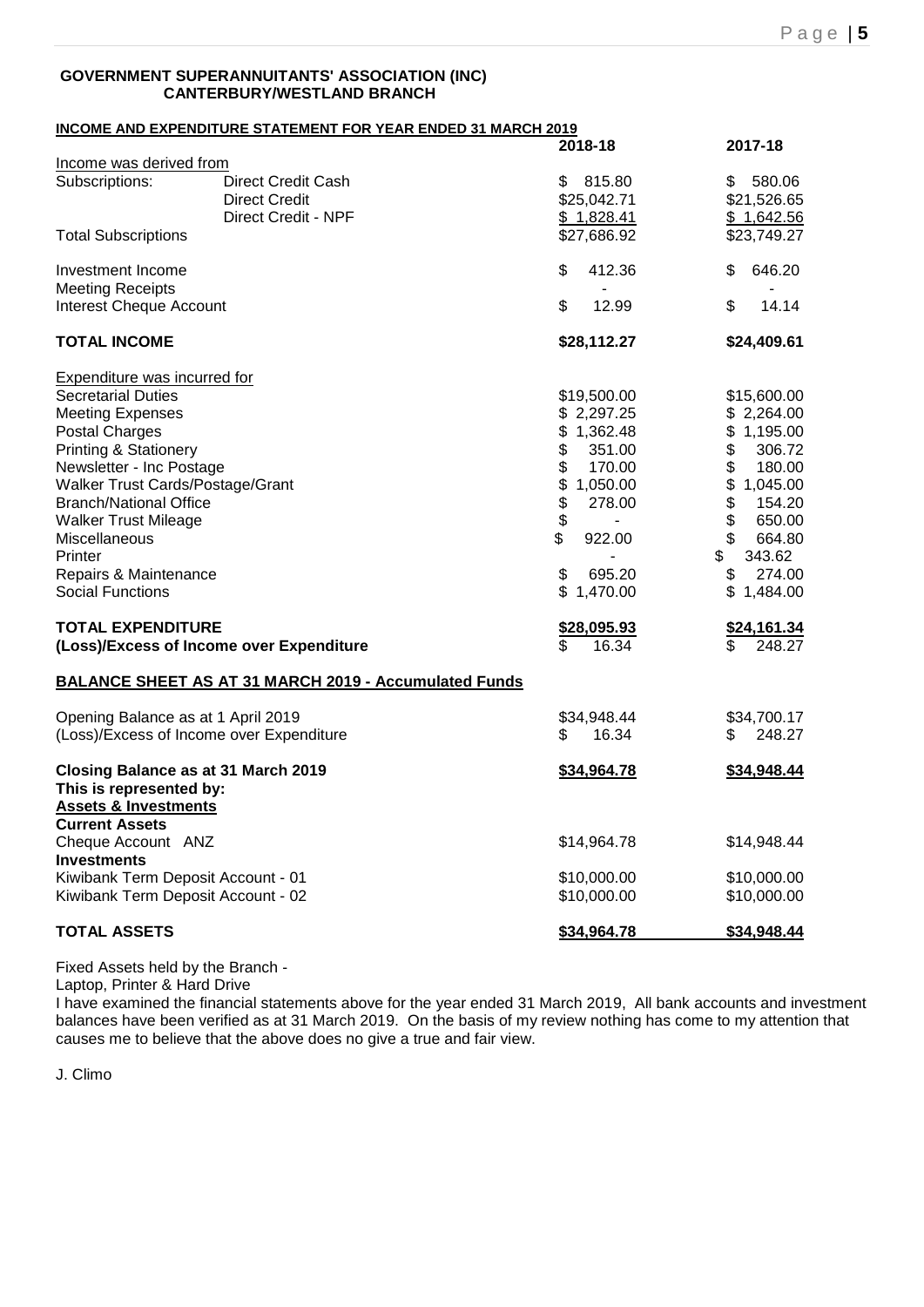## Bernie Rose **Walker Trust**

# **THE JOYS OF SHARING, LIVING, AND GIVING, ARE FOUND IN FRIENDS.**



# **HAPPY BIRTHDAY**

Have you reached the age of 79? If you have we will post you a Birthday Card, or we can visit you, on all your following birthdays. All that is required, is for you to telephone Janine (03 9427338 or 0800 888 472) with your date of birth and telephone number.

We are one of the few branches that carry out this small gesture to our older members, and have noted that we have a lot of birthdates missing from the database and

we wish to have this updated. If you are 80 years plus and did not receive a card or a visit, please call Janine on 03 942-7338.

## **WALKER TRUST REPORT**

Our "team of visitors" has been working hard again this year, visiting those on our list of over 80's on, or close to their birthdays. These visits have been greatly appreciated, going from the thank you cards, notes and telephone calls we receive.

We are looking for members who can assist with visiting members on their birthday. This is a very rewarding task that does not take up much of your time. As you will have read in both the November and this month's Newsletters we have lost 2 outstanding "visitors", Janice Rose and Dugald McDonald.

We have a number of members living in Retirement Villages – perhaps you would like to be the "birthday visitor" for your Village!

**\_\_\_\_\_\_\_\_\_\_\_\_\_\_\_\_\_\_\_\_\_\_\_\_\_\_\_\_\_\_\_\_\_\_\_\_\_\_\_\_\_\_\_\_\_\_\_\_\_\_\_\_\_\_\_\_\_\_\_\_\_\_\_\_\_\_\_\_\_\_\_\_\_\_\_**

We would love to hear from you - Call Bernie on (03 3131569) or Janine (942-7338) for further information.

Bernie Rose Phone (03) 313-1569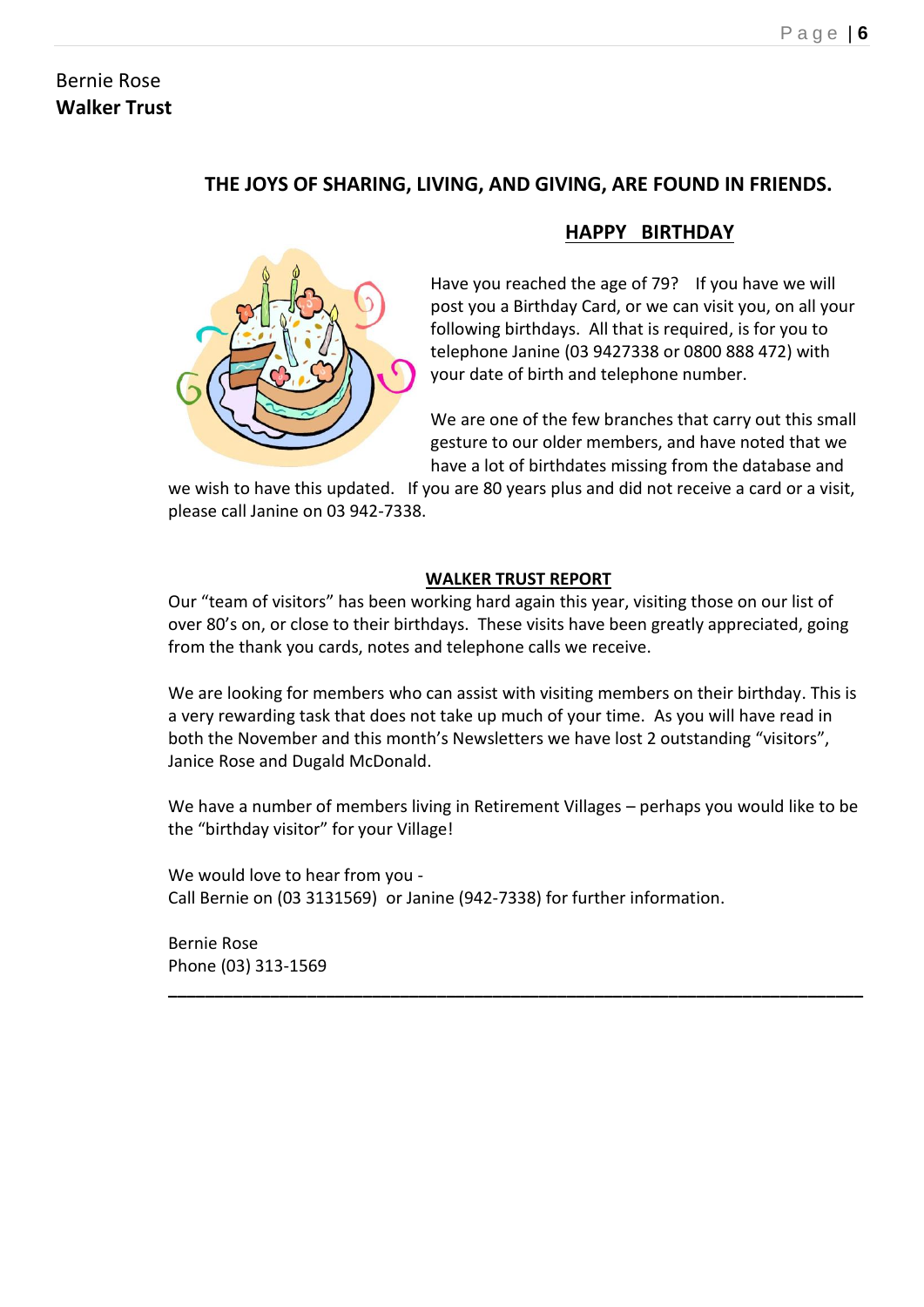## **PSA Holiday Homes.**

 $\overline{\phantom{a}}$ 

The Public Service Association has 41 accommodation units available in - Whitianga, Rotorua, Raumati Beach, Nelson, Carters Beach, Otematata, and Te Anau.

The units vary in size, sleeping between 2 and 9 persons per night.

The costs vary, with units ranging from approximately \$50 to \$125 per night. For full details ---

Toll Free 0800 10 30 90 www.psa.org.nz E-mail [plus@psa.org.nz](mailto:plus@psa.org.nz) Fax 04 917 2053 You will need to have your GSA number available for phone calls or for inclusion in e-mails. You can find this on the Datacom letter, sent to you in March/April of each year. This number never changes.

You need to book well in advance to be sure of a booking.



We know how important your GSF income is in maintaining financial independence which the NZ Superannuation does not provide.

Historically, only about 50% of Government Superannuitants are members of our Association. There will always be a need to fight for individual and collective rights. While there is a Government, there will be cost cutting drives. You need to be assured that there is a group ready and able to support you or your surviving spouse.

In return we need individual members to support their Association by joining.

Applications can be made on-line at gsa.org.nz, or ask our branch secretary (0800 888 472) to send an application form to a prospective member. The GSA subscription is only \$2.00 per four-weekly annuity payment. A couple sharing an annuity pays one subscription.

> The sad part about getting old is... you stay young on the inside. but nobody can tell arrymore  $\mathbb{E}[\mathbb{E}^{\mathbb{E}}]$